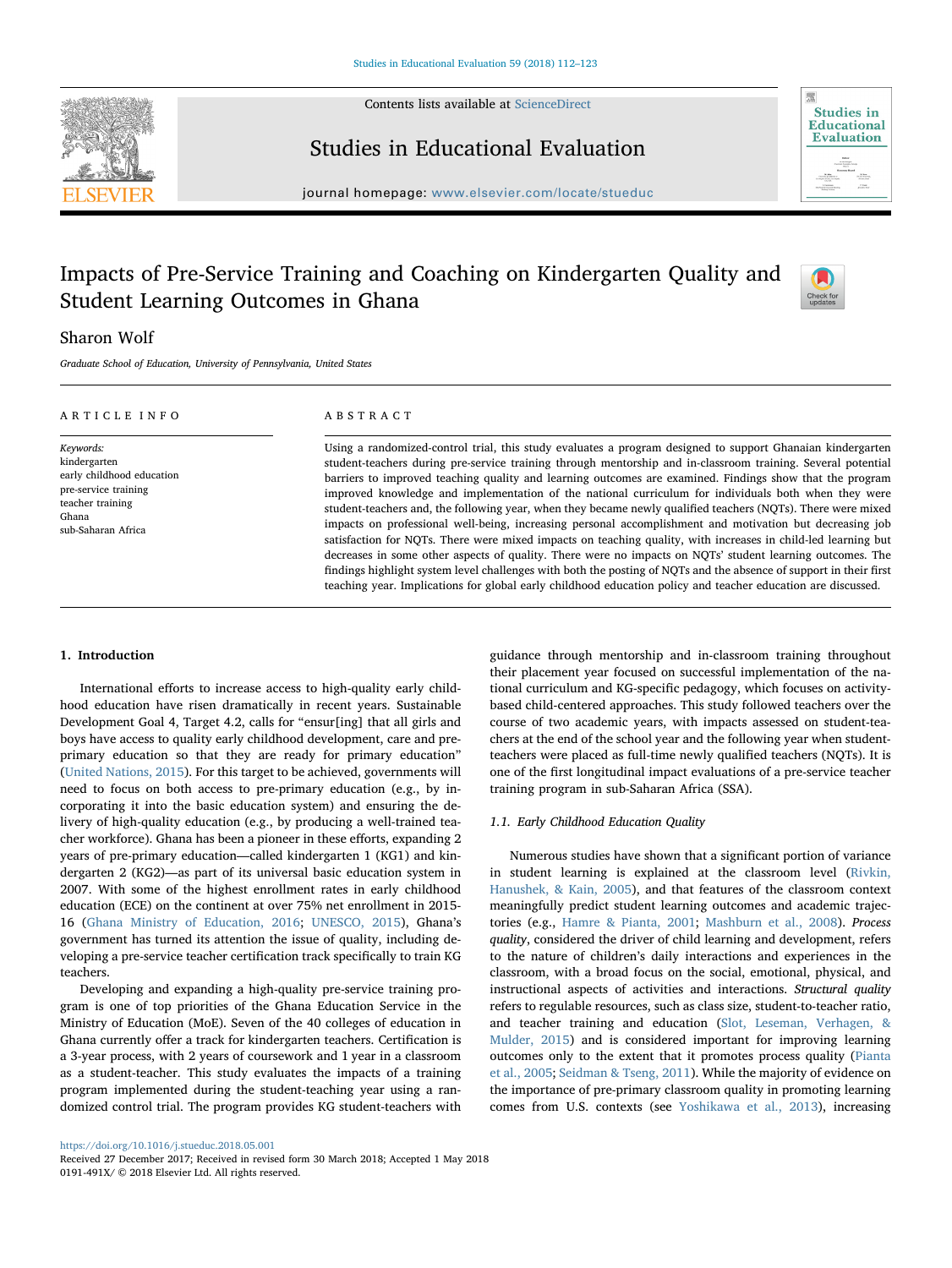evidence from low- and middle-income countries (LMICs) points to similar associations. This growing body of evidence comes from both descriptive [\(Aboud, 2006](#page-10-0); [Brinkman et al., 2017;](#page-10-1) [Leyva et al., 2015](#page-11-10); [Rao et al., 2014\)](#page-11-11) and experimental and quasi-experimental studies ([Araujo, Carneiro, Cruz-Aguayo, & Schady, 2016;](#page-10-2) [Yoshikawa et al.,](#page-11-12) [2015\)](#page-11-12).

The primary question countries face is how to promote both structural and process quality and learning in their education systems. While some models have been evaluated in low- [\(Özler et al., 2017\)](#page-11-13) and middle-income countries [\(Yoshikawa et al., 2015;](#page-11-12) for reviews see [Ganimian & Murnane, 2016,](#page-11-14) and [Conn, 2017\)](#page-11-15), the majority of studies concerned with teacher professional development have focused on inservice teacher training. Yet pre-service training is the base from which teachers develop their practice. While some evidence suggests that new teachers adjust their practice to the local school environment in ways that may 'wash-out' the effects of their pre-service training ([Westbrook](#page-11-16) [et al., 2009](#page-11-16)), other studies suggests otherwise. In a study across six countries in SSA, including Ghana, [Akyeampong, Lussier, Pryor, and](#page-10-3) [Westbrook, 2013](#page-10-3) found that pre-service training experiences had a powerful effect on the practices of new teachers, and also induced misplaced confidence leading to standardized teacher-led approaches that failed to engage students. If and how pre-service training can be modified to induce long-term impacts on teaching knowledge and practice is an area in need of research.

#### 1.2. Teacher Professional Well-being

Ghana's education system was regarded as one of the most highly developed and effective in West Africa and the teaching profession was held in high esteem in the 1960s and 70 s. However, the education system has deteriorated since, and a major present-day challenge is the inability to attract high caliber candidates to become teachers ([Adu-](#page-10-4)Gyamfi[, Donkoh, & Addo, 2016\)](#page-10-4). Teachers in LMICs face many challenges, including increasing workloads due to education reform, low and infrequent teacher remuneration, lack of professional recognition, challenging working conditions (i.e., large class sizes), lack of accountability, minimal professional development opportunities, and lack of voice [\(Bennell & Akyeampong, 2007](#page-10-5); [Wolf, Aber, Torrente, McCoy &](#page-11-17) [Rasheed, 2015\)](#page-11-17). There is growing concern about a "motivation crisis" among teachers in LMICs ([Moon, 2007](#page-11-18)) and in Ghana specifically ([Bennell & Akyeampong, 2007](#page-10-5)). Teacher motivation and attendance, as well as high rates of turnover [\(Osei, 2006\)](#page-11-19), are serious challenges to improving educational quality and child learning in Ghana and other LMICs ([Bennell & Akyeampong, 2007](#page-10-5); Chaudhury, [Hammer, Kremer,](#page-10-6) [Muralidharan, & Rogers, 2006\)](#page-10-6).

In addition to motivation, three other areas of professional wellbeing have been found to predict teaching outcomes in high-income countries. Job burnout is a psychological syndrome in response to chronic work stressors [\(Maslach, Schaufeli, & Leiter, 2001](#page-11-20)), and has been associated with job withdrawal, absenteeism, intention to leave the job, and turnover. For people who stay on the job, burnout leads to lower productivity and effectiveness at work across various professions ([Kop, Euwema, & Schaufeli, 1999;](#page-11-21) [Leiter, Harvie, & Frizzell, 1998](#page-11-22); [Vahey, Aiken, Sloane, Clarke, & Vargas, 2004\)](#page-11-23). Personal accomplishment has been linked to different dimensions of burnout, and to student behavior patterns [\(Hastings & Bham, 2003\)](#page-11-24). Finally, teacher job dissatisfaction has been found to be a primary reason for leaving the profession [\(Green-Reese, Johnson, & Campbell, 1992](#page-11-25); [Hall, Pearson, &](#page-11-26) [Carroll, 1992](#page-11-26)), and job satisfaction a key predictor in teacher retention ([Zigarelli, 1996](#page-11-27)). Few impact evaluation studies have considered professional well-being for teachers in SSA and in pre-service training contexts. But evidence suggests that improving teacher professional well-being may be an important component of any professional development effort.

#### 1.3. Kindergarten Education in Ghana

Ghana's 2004 National Early Childhood Care and Development Policy highlights access to quality kindergarten education as central to improving early childhood development and learning, and as a promising way to prevent development delays and foster early learning despite adversity. In 2007, the government expanded access to 2 years of pre-primary education—called Kindergarten (KG)—by including it in the free and compulsory basic education provided by the state starting in 2008. It was one of the first countries in SSA to do so. The KG system is accordingly financed as part of the primary school system. The curriculum emphasizes play and joy of learning, as well as creativity, prosocial skills, and active engagement, as key elements of KG education ([Ministry of Women & Children](#page-11-28)'s Affairs, 2004). Yet recent reports on the KG sector have concluded that the curriculum is rarely implemented, and that quality is low across the country [\(Ghana Education](#page-11-29) [Service, 2012;](#page-11-29) [UNESCO, 2006\)](#page-11-30).

Pedagogical practices observed in several studies in Ghana are highly teacher-directed and considered to be oppressive of young children ([Adu-Gyam](#page-10-7)fi, 2014; [Akyeampong, 2017\)](#page-10-8), with children viewed as "receptacles in need of control" ([Agbenyega, 2017,](#page-10-9) p. 682). Thus, despite the national curriculum being play-based and child-centered, it is rarely implemented as intended [\(Ghana Education Service,](#page-11-29) [2012\)](#page-11-29). Some have argued that the greatest need for Ghanaian early childhood teachers is to transform experiences to see "best practice" and change teachers' beliefs and value systems by changing the way teachers are educated ([Agbenyega, 2017](#page-10-9); [Akyeampong & Lewin, 2002](#page-10-10); [Akyeampong, 2017\)](#page-10-8). While questions may remain about the appropriateness of child-centered pedagogical approaches in Ghana, a recent study showed that training teachers on these approaches led to increased use of child-friendly practices and improved early literacy, early numeracy, and social-emotional development for KG children ([Wolf, Aber & Behrman, 2018\)](#page-11-31).

# 1.4. Effective Teacher Training Programs

Few, if any, experimental studies have considered how effective different types of pre-service training programs are in changing teachers' pedagogical beliefs and attitudes, and, perhaps more importantly, the quality of teaching and learning in SSA. But there is growing evidence for in-service training. A synthesis of 115 rigorous evaluations of in-service training educational initiatives in LMICs concluded that resources improve student achievement only if they change children's interactions at school [\(Ganimian & Murnane, 2016](#page-11-14)). Two other meta-analyses came to similar conclusions. [McEwan \(2015\)](#page-11-32) found that across educational interventions evaluated in LMICs, programs that used computers or instructional technology, teacher training, and smaller classes / learning groups had the largest impacts on learning outcomes. [Conn \(2017\)](#page-11-15) focused on studies in sub-Saharan Africa only, and found that programs that alter teacher pedagogy or classroom instructional techniques had an effect size approximately 0.30 standard deviations greater than all other types of programs combined. Finally, [Evans and Popova \(2015\)](#page-11-33) conducted a review of meta-analyses analysing educational interventions in sub-Saharan Africa, and concluded that pedagogical interventions that tailor teaching to student skills, repeated trainings, and improving accountability have been most consistently shown to improve student learning outcomes.

These findings point to the importance of not only training teachers in instructional content but in helping teachers improve their daily interactions with students to change children's daily school experiences. In low-resourced countries, in particular, efforts to improve teaching practice are not successful without specifically guided instruction ([Ganimian & Murnane, 2016\)](#page-11-14). These findings parallel a robust and growing evidence base on successful teacher professional development programs in high-income countries, showing the effectiveness of an outside expert providing frequent ongoing support to teachers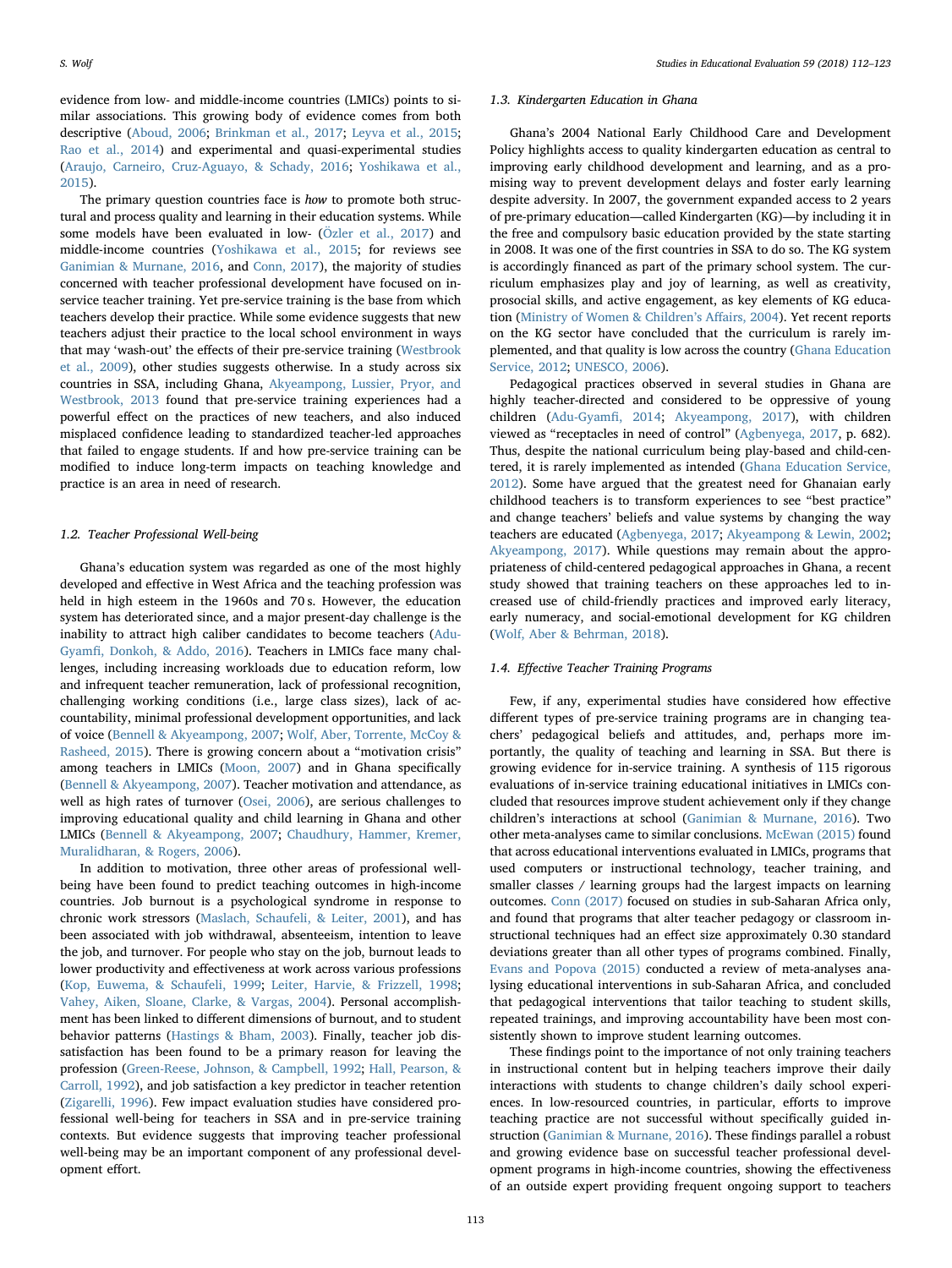inside and outside of the classroom [\(Kraft, Blazar, & Hogan, 2018](#page-11-34)). For example, interventions designed to provide intensive, individualized coaching to teachers has shown improved teacher–child interactions, especially in high-poverty classrooms ([Brown, Jones, LaRusso, & Aber,](#page-10-11) [2010;](#page-10-11) [Raver et al., 2011\)](#page-11-35) and substantial gains in student achievement ([Allen, Pianta, Gregory, Mikami, & Lun, 2011](#page-10-12)). A recent study in Ghana found similar results [\(Wolf, Aber et al., 2018](#page-11-31)).

In their meta-analysis, [Kraft et al. \(2018\)](#page-11-34) define coaching programs broadly as all in-service professional development programs where coaches observe teachers' in the classroom and provide feedback to help them improve. While coaching fits under the broader umbrella of teacher professional development, Kraft and colleagues define it as distinct from most program offerings, which still consist of short-term and generalized workshops. Interestingly, 51 of the 60 studies reviewed included teachers from kindergarten or elementary school, suggesting that early school grades may be a period where coaching has the potential to be most effective. A recent study of pre-service teacher educators in Ghana identified a hierarchical relationship between teacher educators and school teachers, as well as a lack of experiential learning opportunities, as key barriers to the implementation of a child-centered approach in education ([Akyeampong, 2017\)](#page-10-8). As a result, opportunities for in-classroom coaching and supportive feedback are limited. Building on best practices of teacher coaching from teacher professional development programs, the Fast-track Transformational Teacher Training Program was designed to directly address these barriers.

#### 1.5. The Fast-track Transformational Teacher Training (FTTT) Program

The FTTT program was developed in partnership between the Ghana Education Service (part of Ghana's MoE), one of Ghana's colleges of education, and a local nonprofit organization [names redacted for privacy purposes]. It is implemented during the certification training of KG student-teachers and included as part of the pre-service training program. A sensitization training targeting head teachers to support the implementation of the curriculum was also developed and tested.

# 1.5.1. Pre-service training program for student-teachers

The program model is one of mentoring, in-classroom coaching, and experiential learning, with the goal of training KG teachers in play- and activity-based teaching practices based on the KG-specific pedagogy outlined in the national curriculum ([Ghana Education Service, 2012](#page-11-29)). The training also teaches student-teachers how to use a thematic (topicbased) approach to lesson planning, as well as structurally how to set up a classroom in a child-friendly way (e.g., ensuring there is clean water

to drink, hanging children's work on the walls at eye-level).

The program builds on the standard 3-year certification program in Ghana's colleges of education, which includes placement in a standard KG classroom in the third year of training with mentorship from the teacher of that class. FTTT augments the student-teacher placement year with intensive and guided in-service training and support. Studentteachers are placed in schools with "model practice classrooms," which provide them with enhanced training, coaching, and mentoring by FTTT trainers. The enhanced training services include 12 days of intensive workshops, in-classroom coaching by the KG teacher, one-onone feedback meetings with trainers, and a best-practices forum for student-teachers to share their experiences with each other. These trainings and support focus on a 'scheme of work' that links the Ghanaian KG curriculum objectives and child development goals to specific activities, which in turn are linked to a structured daily plan that teachers follow. While teachers have flexibility in the content of the activities they implement throughout the day, all classrooms follow the same daily timetable.

The model practice classrooms are also given a "starter pack" of materials, including paper, activity toys, and theme-related storybooks. Teachers also receive a Teacher Resource Toolkit, which provides ideas on how to make additional teaching materials from low-cost and readily available materials and access to KG-specific learning resource templates, which can be replicated at minimal cost. Finally, the program includes sensitizing parents to the program's approach through KGspecific Parent-Teacher Association meetings.

# 1.5.2. Head teacher sensitization training

One potential barrier to the longer-term success of the FTTT program is in teachers' experience the following year when placed as newly qualified teachers (NQTs). After being trained in the methods promoted in the FTTT program as student-teachers, NQTs might be discouraged from using these practices in their placement schools. Given that the methods promoted in the KG curriculum and the FTTT program are quite different than those in primary school, parents and head teachers may discourage teachers from teaching in this style in favor of a more rigorous and academic focus [\(Bidwell & Watine, 2014;](#page-10-13) [Choi, 2006](#page-11-36); [Kabay, Wolf & Yoshikawa, 2017](#page-11-37)). Sensitizing and training head teachers on the KG curriculum and FTTT teaching practices may reduce this barrier.

The program evaluated was a 4-day retreat and included an introduction to and overview of early childhood development, the national KG curriculum, and the FTTT program. This study tests the added value of a sensitization training for the head teachers in NQTs' placement schools. [Fig. 1](#page-2-0) presents the theory of change through which the

<span id="page-2-0"></span>

Fig. 1. Theory of change.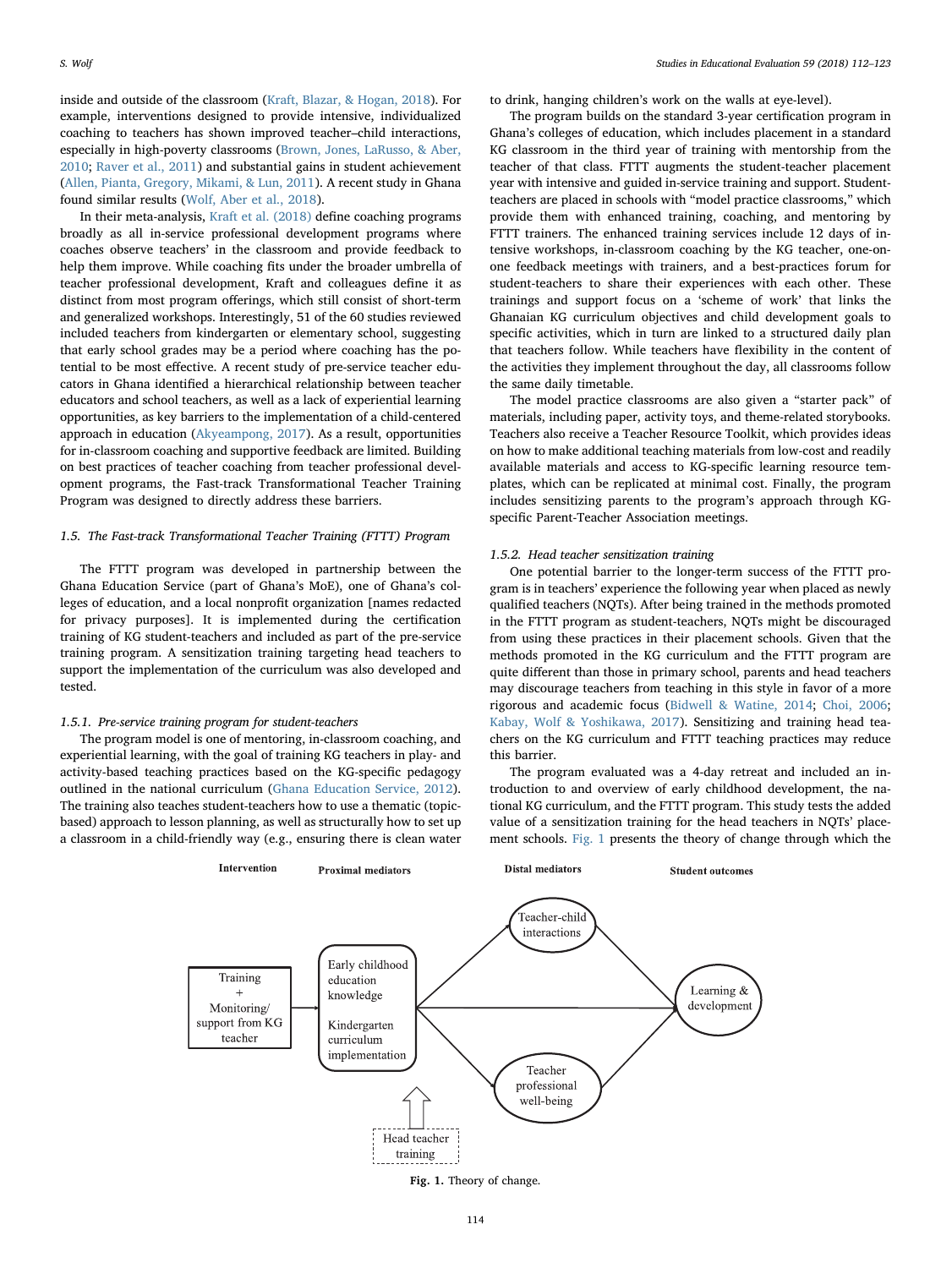FTTT program and head teacher sensitization training were expected to improve teaching and learning outcomes.

# 1.6. The Present Study

This study assesses the impacts of the FTTT program over the course of 2 academic years: the student-teacher year during which the intervention occurred, and the following year as student-teachers became full-time newly qualified teachers (NQTs). Specifically, this study addresses four research questions:

- 1 Does FTTT increase student-teachers' implementation and knowledge of the kindergarten-specific pedagogy, and do these impacts persist the following year when placed as newly qualified teachers (NQTs)?
- 2 Does FTTT improve professional well-being and the quality of teacher–child interactions for student-teachers and, subsequently, for NOT<sub>s?</sub>
- 3 Does FTTT improve the learning outcomes of students of NQTs who were trained in the FTTT program?
- 4 Does a head teacher sensitization training in NQT placement schools improve the program's longer-term effectiveness?

#### 2. Methods

#### 2.1. Participants and Research Design

The FTTT program was evaluated in the Western region of Ghana during the 2015–2016 and 2016–2017 academic years through a randomized control trial. The trial was pre-registered in the American Economic Associations' registry for randomized controlled trials (RCT ID: AEARCTR-0002322). Participants included the full cohort of KG student-teachers completing coursework from Holy Child College of Education in 2015. A baseline survey was conducted in June 2015 as student-teachers were finishing their coursework prior to their placement year, after which 137 student-teachers were randomized to be placed in either an FTTT treatment school (23 schools) or a control school practicing "business as usual" (23 schools). Using random assignment, 69 teachers were assigned to the treatment group and 68 teachers to the control group. Two teachers assigned to the control group left the certification program before the student-teaching year, leaving 66 in total for that group. [Fig. 2](#page-3-0) depicts the timeline, sample, and randomization process.

Data collection occurred in four rounds over 3 academic years. The baseline survey (baseline) occurred prior to randomization and collected basic demographic information, language proficiency, and basic pre-literacy skill knowledge before the student-teaching year of

| S. Wolf | Studies in Educational Evaluation 59 (2018) 112–123 |  |
|---------|-----------------------------------------------------|--|
|         |                                                     |  |

<span id="page-3-1"></span>Table 1 Summary of data collected at each round.

|                    | Baseline<br>(Jun 2015) | Follow-up 1<br>(Jun 2016) | Follow-up 2<br>(Nov-Oct<br>2016) | Follow-up 3<br>(May-Jun<br>2017) |
|--------------------|------------------------|---------------------------|----------------------------------|----------------------------------|
| Demographics       | X                      |                           |                                  |                                  |
| Implementation of  |                        | x                         | X                                | X                                |
| curriculum         |                        |                           |                                  |                                  |
| Early childhood    |                        |                           | X                                | X                                |
| education          |                        |                           |                                  |                                  |
| knowledge          |                        |                           |                                  |                                  |
| Teacher-child      |                        | X                         | X                                | X                                |
| interactions       |                        |                           |                                  |                                  |
| Professional well- |                        | X                         | X                                | X                                |
| being              |                        |                           |                                  |                                  |
| Student outcomes   |                        |                           | X                                | X                                |
|                    |                        |                           |                                  |                                  |

training. This was a self-administered survey. Following baseline, student-teachers were randomized into FTTT and non-FTTT schools, and the second round of data (follow-up 1) was collected at the end of the student-teacher year (June 2016).

The following academic year (2016–2017), student-teachers became newly qualified teachers (NQTs) and were posted to teach in schools in eight regions across Ghana. The final two rounds of data collection occurred in this academic year: October/November (followup 2) and May/June of that school year (follow-up 3). All three rounds of follow-up data collection included an administered teacher survey and classroom observations to assess teaching quality. Follow-up 2 and 3 also included direct child assessments of a randomly selected sample of children in each teacher's class ( $N = 15$  per teacher). [Table 1](#page-3-1) depicts the type of data collected at each round.

# 2.1.1. NQT placement

The eight regions in which NQTs were placed were Ashanti (15 teachers), Brong Ahafo (5), Central (16), Eastern (4), Greater Accra (7), Northern (1), Upper East (1), and Western (81). While the majority of teachers were placed in KG classrooms, 29 teachers (21.5%) were placed in non-KG classrooms (four in junior high school, one in primary 4, one in primary 5, seven in primary 3, seven in primary 2, and nine in primary 1). Teacher surveys assessing professional well-being and ECE knowledge were administered to all teachers regardless of placement. Classroom observations were conducted for teachers in KG and primary 1 through 3 classrooms. Child assessments were conducted for all KG and primary 1 teachers.

In addition, at different waves, some teachers were not available or refused to participate in the data-collection process. Specifically, at follow-up 2 ( $N = 129$ ), two treatment teachers did not participate in data collection (one was on maternity leave, one had not yet posted to

<span id="page-3-0"></span>

Fig. 2. Research design, timeline, and sample.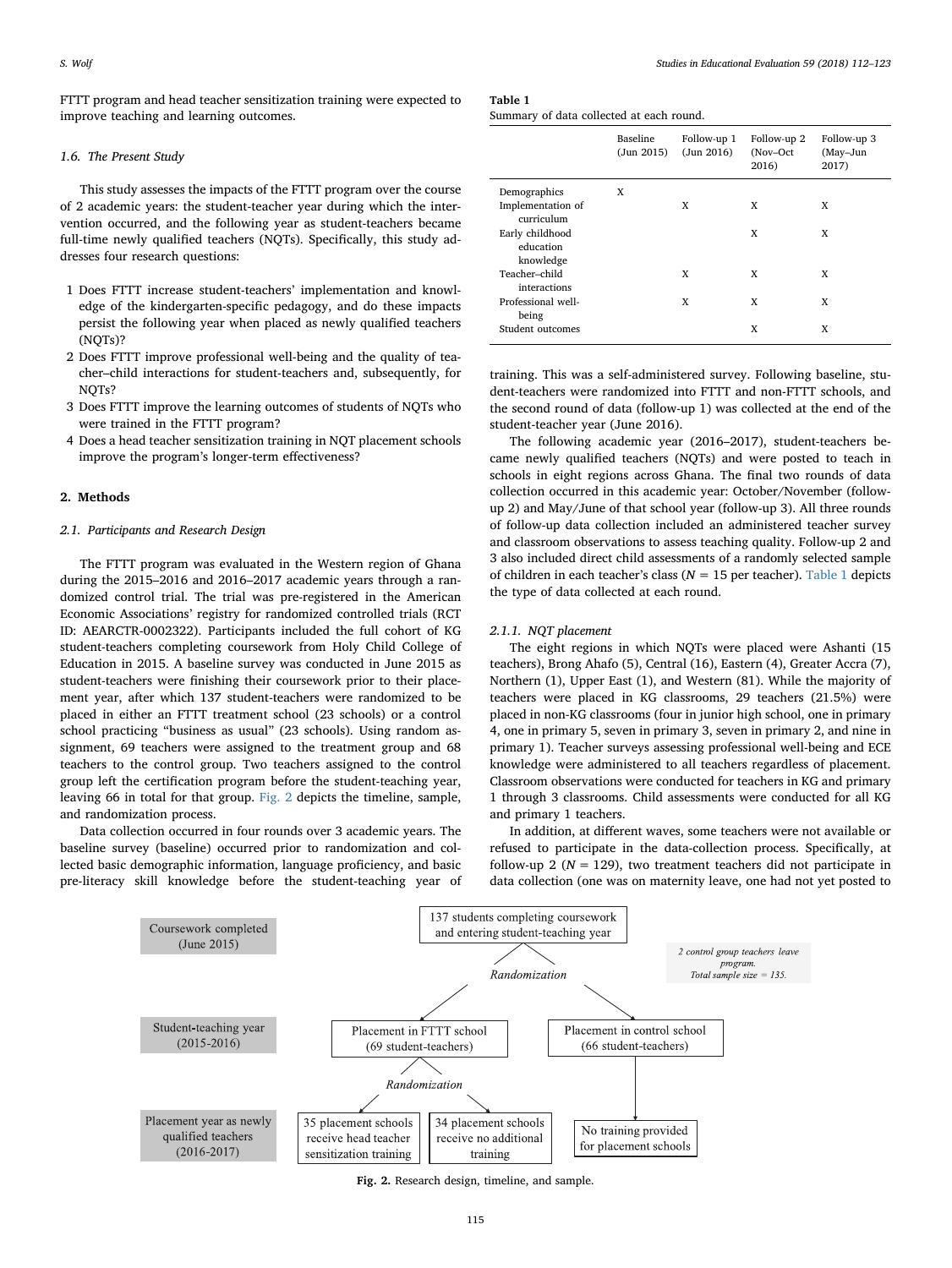her placement school) and four control group teachers did not participate (two refused, one passed away, and one had not yet posted to her placement school). At follow-up 3 ( $N = 131$ ), all treatment school teachers participated in data collection, while four control group teachers did not (the same two teachers refused again, one was on maternity leave, and the teacher who passed away). In addition, three videos of the classroom observations could not be opened due to the video files becoming corrupt. As a result, the sample had some missing data at each wave (see Appendix [Table A1](#page-10-14) for details on missing data).

# 2.2. Assessment Development and Adaptation

Extensive work was done to ensure that all measures were culturally and contextually appropriate. For the teacher surveys, items were selected from existing scales and were pilot tested. First, five cognitive interviews were conducted with teachers to assess whether they understood each question, both consistently across constructs and in the way the item was intended [\(Collins, 2003\)](#page-11-38). Next, the survey was piloted with 20 teachers, and the distribution for all items was assessed. Following both of these exercises, suitable items were selected for use in this sample. Notably, all items have been used in previous research with teachers in SSA ([Wolf et al., 2015\)](#page-11-17). The classroom observation tools were adapted to and used in Ghanaian KG classrooms in previous recent research ([Wolf, Raza et al., 2018;](#page-11-39) [Wolf, Aber et al., 2018\)](#page-11-31).

Finally, the child assessment tool was translated into three local languages (Twi, Ewe, and Ga). Surveys were translated and then backtranslated by a different person to check for accuracy. Any discrepancies were discussed and addressed. After being trained on the instrument, a group of surveyors read and discussed the translated version in their respective local language and made additional changes as a group. While the tool used was designed to be implemented widely across culturally diverse settings, the current protocol was reviewed by local child development experts and piloted with 20 children in the Greater Accra Region to confirm its appropriateness for the study context. Only minor adaptations were required (e.g., removing the word "please" from the start of several questions and simplifying the instructions by removing excessive words). In regions with a different local language, a local translator was hired and trained on the assessment protocol and on conducting research with children. The translators accompanied the trained enumerators in schools where the respective local language was spoken.

#### 3. Measures

#### 3.1. ECE knowledge

Teachers' knowledge about developmentally appropriate practices in KG was assessed using three sub-scales of the Perceptions of Quality in Early Care and Education scale [\(Cleveland, Susman-Stillman, &](#page-11-40) [Halle, 2013](#page-11-40)). All items were assessed on the following scale:  $1 = not$ important,  $2 = not very important, 3 = somewhat important, 4 =$ important, and 5 = very important. These scales were administered only during the NQT year.

Developmentally appropriate practice was measured using six items  $(\alpha = 0.66$  and 0.67 at follow-ups 2 and 3, respectively). Sample items for developmentally appropriate practice included, "When you think about quality in a kindergarten setting, how important is it that KG teachers know about children's needs as they grow and develop?" and "How important is it that KG teachers provide materials for play and learning?" ( $M = 4.80$ ,  $SD = 0.34$  at follow-up 2;  $M = 4.79$ ,  $SD = 0.33$ at follow-up 3).

Supporting social and emotional development was assessed using five items ( $\alpha$  = 0.74 and 0.71 at follow-ups 2 and 3, respectively). Sample items for supporting children's social and emotional development included, "When you think about quality in a kindergarten setting, how important is it that KG teachers help children to build relationships with

peers and adults?" and, "How important is it that KG teachers help children resolve conflicts with other children?" ( $M = 4.23$ ,  $SD = 0.63$ , and  $M = 4.64$ ,  $SD = 0.30$  at follow-ups 2 and 3, respectively).

Finally, knowledge about family-sensitive caregiving was measured using five items ( $\alpha = 0.60$  and 0.75 at follow-ups 2 and 3, respectively). Sample items for family-sensitive caregiving included, "When you think about quality in a kindergarten setting, how important is it that KG teachers be willing to work with parents about their work schedules?" and "How important is it that KG teachers be willing to care about the entire family, not just the child?" ( $M = 4.59$ ,  $SD = 0.38$ , and  $M = 4.17$ ,  $SD = 0.68$  at follow-ups 2 and 3, respectively).

# 3.2. Motivation

Motivation was measured as a scale using five items adapted from [Bennell and Akyeampong \(2007\)](#page-10-5) as reported in Torrente et al. (2012). These items were assessed on the following scale:  $1 = false$ ,  $2 = mostly$ false,  $3 =$  sometimes true,  $4 =$  mostly true,  $5 =$  true. Sample items for motivation include "I am motivated to help children develop well socially" and "I am motivated to help children learn math" ( $M = 4.59$ ,  $SD = 0.54$ ,  $\alpha = 0.68$  at follow-up 1;  $M = 4.60$ ,  $SD = 0.46$ ,  $\alpha = 0.57$  at follow-up 2; and  $M = 4.62$ ,  $SD = 0.59$ ,  $\alpha = 0.67$  at follow-up 3).

#### 3.3. Job satisfaction

Teacher's job satisfaction was measured at all three rounds using six items adapted from [Bennell and Akyeampong \(2007\)](#page-10-5) as reported in Torrente et al. (2012). These items were assessed on the following scale:  $1 = true$ ,  $2 =$  somewhat true,  $3 =$  somewhat false,  $4 =$  false. Sample items for job satisfaction included "I am satisfied with my job at this school" and "Other teachers are satisfied with their decision to be a teacher in this school." Responses to each item were recoded so that higher scores would imply higher job satisfaction  $(M = 2.00,$  $SD = 0.41$ ,  $\alpha = 0.53$  at follow-up 1;  $M = 2.26$ ,  $SD = 0.38$ ,  $\alpha = 0.72$  at follow-up 2; and  $M = 2.13$ ,  $SD = 0.40$ ,  $\alpha = 0.70$  at follow-up 3).

# 3.4. Burnout

Burnout was measured at all three rounds using 11 items from the Maslach Burnout Inventory ([Maslach, Jackson, & Leiter, 1996](#page-11-41)). Items asked teachers to use a scale from 1 (never) to 7 (every day) to indicate, for instance, how often "I feel emotionally drained from my work" and "I feel fatigued when I get up in the morning and have to face another day on the job" ( $M = 2.31$ ,  $SD = 1.08$ ,  $\alpha = 0.77$  at follow-up 1;  $M = 2.25$ ,  $SD = 0.98$ ,  $\alpha = 0.71$  at follow-up 2; and  $M = 2.21$ ,  $SD = 0.94$ ,  $\alpha = 0.68$  at follow-up 3).

#### 3.5. Personal accomplishment

Personal accomplishment was measured at all three rounds using eight items from the Maslach Burnout Inventory [\(Maslach et al., 1996](#page-11-41)). Items asked teachers to use a scale from 1 (never) to 7 (every day) to indicate, for instance, how often "I can easily understand how my school children feel about things" and "I feel excited after working closely with my school children" ( $M = 6.27$ ,  $SD = 0.86$ ,  $\alpha = 0.69$  at follow-up 1;  $M = 5.84$ ,  $SD = 1.02$ ,  $\alpha = 0.68$  at follow-up 2; and  $M = 6.19$ ,  $SD = 0.93$ ,  $\alpha = 0.72$  at follow-up 3).

# 3.6. Classroom observation

In all follow-up data collection rounds, teachers were videotaped teaching a lesson in their classrooms for 30–45 minutes. Videos were then coded by trained assessors on the basis of two instruments: a checklist of developmentally appropriate practices promoted in the training, and a tool to assess the quality of teacher–child interactions.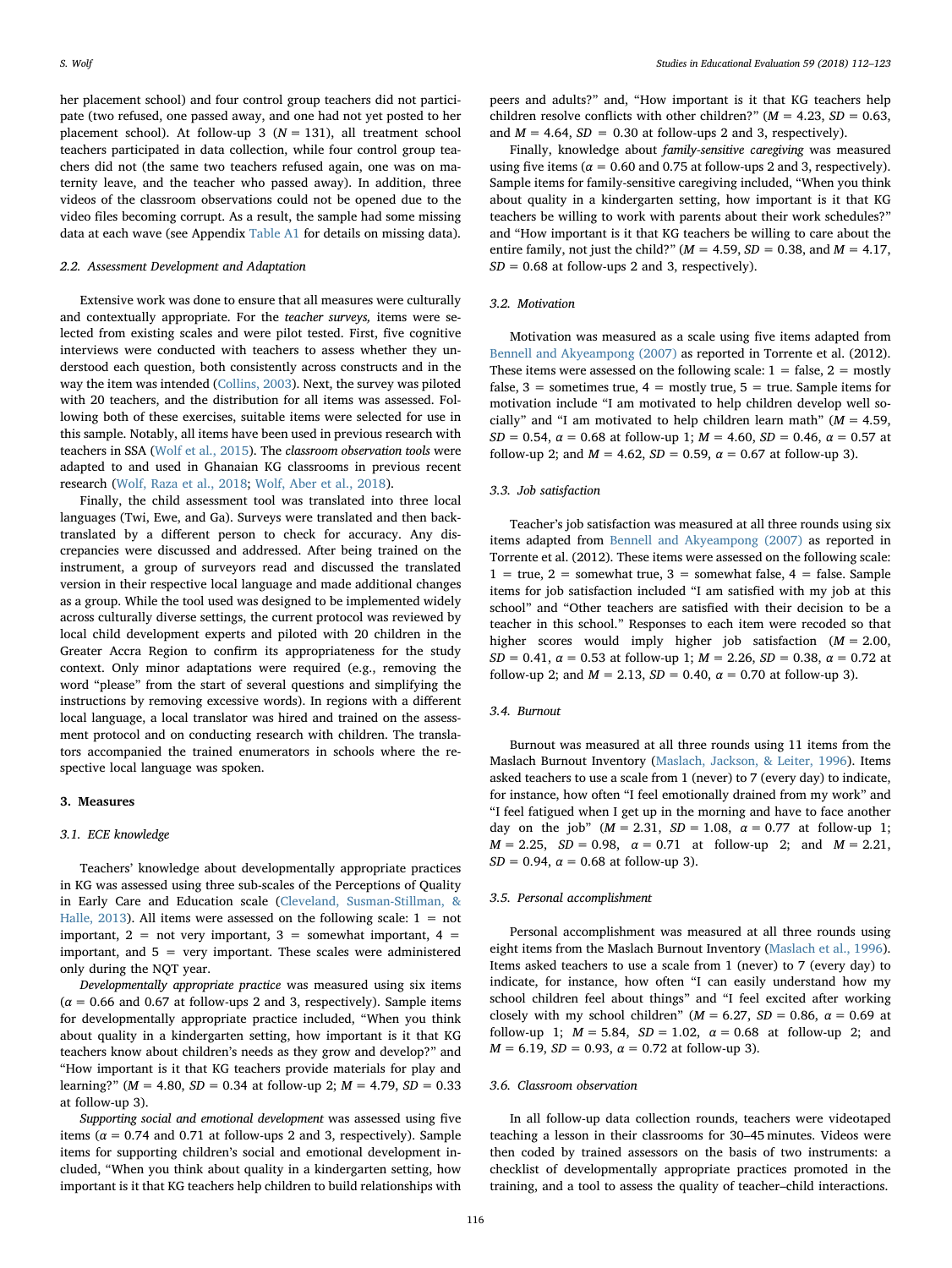#### 3.6.1. Implementation of curriculum

Two checklists were created to assess the extent to which teachers were using the practices explicitly covered in the FTTT training. Materials included 10 practices related to how teachers set up their classrooms, including if there was at least one learning center, a daily plan/schedule displayed, classroom rules displayed, the classroom being physically clean and tidy, children's work displayed, and at least one story map visible (i.e., structural quality). This was collected at the school at the same time as the video recording was taken. Each item was coded as either present (a score of 1) or absent (a score of 0) in the classroom ( $M = 5.6$ ,  $SD = 3.1$  at follow-up 1;  $M = 3.1$ ,  $SD = 2.0$  at follow-up 2:  $M = 3.7$ ,  $SD = 2.6$  at follow-up 3).

Activities items included a checklist of 13 activities related to behavior management and instructional practice (i.e., process quality). Each practice was coded as either present in the video (a score of 1) or absent in the video (a score of 0). Items included: "Teacher praises children for positive behavior"; "Teacher threatens children with or used a cane on children at least once (reverse coded)"; "Teacher explicitly reminds children of the class rules"; "Teacher uses a signal to gain children's attention (e.g., drum beat, song, bell); "Children are seated in a way that children can see each other's faces (e.g., in a circle, or tables together in groups)"; "Teacher uses one or multiple songs to facilitate learning at some point in the lesson"; and "There is an activity that facilitated the lesson objectives that involved manipulation of materials" ( $M = 3.7$ ,  $SD = 1.8$  at follow-up 1;  $M = 3.7$ ,  $SD = 1.6$  at follow-up 2;  $M = 4.0$ ,  $SD = 1.6$  at follow-up 3).

# 3.6.2. Teacher–child interactions

Teacher–child interactions were assessed using the Teacher Instructional Practices and Processes System (TIPPS) ([Seidman, Raza,](#page-11-42) [Kim, & McCoy, 2013;](#page-11-42) [Seidman, Raza, & Kim, 2017\)](#page-11-43). The TIPPS is a classroom observation tool for assessing classroom quality that focuses on the nature of teacher–child interactions (i.e., process quality) and was created for use in low- and middle-income countries. The TIPPS-Early Childhood Education version was used and minor adaptations were made for use in Ghana through consultations with local teachers and educators, as well using videos collected in KG classrooms in Ghana as part of another research study (see [Wolf, Aber et al., 2018\)](#page-11-31). The factor structure of the TIPPS, as well as teacher-level predictors of these factors and their associations with children's learning outcomes in Ghanaian KG classrooms have been shown in two previous studies ([Wolf, Raza et al., 2018\)](#page-11-39).

3.6.2.1. Child-led learning. Two items pertain to teachers' support of child-led learning in terms of individually child-driven activities and children learning from their peers. Due to low prevalence, two items were dichotomized if they were observed to any degree in the classroom: 'Teacher supports children's development through the use of free playtime' and 'Teacher structures learning activities in a way that children learn to work, play and share with others'. The two dichotomized items were added together to create a total score. Notably, in the previous data collected in Ghana ([Wolf, Aber et al.,](#page-11-31) [2018\)](#page-11-31), these two items were completely absent from observed classrooms and thus not included in previous studies using the TIPPS.

3.6.2.2. Supporting student expression. This scale is made up of four items: considers student ideas and interests; encourages students to reason and problem solve; connects lesson to students' daily lives; and models complex language. Specifically, the items are: 'Teacher uses pupils' ideas and interests to inform classroom activities and assignments'; 'Teacher encourages pupils to reason and problem solve'; 'Teacher connects pupils' studies to their everyday life experiences, showing the relevance of lessons outside the classroom'; and 'Teacher models use of language to encourage students to be expressive and communicative of their ideas in the classroom'  $(\alpha = 0.64, 0.59, \text{ and } 0.65 \text{ at follow-up } 1, 2, \text{ and } 3, \text{ respectively).}$  The

scale was derived based on previous factor analyses using the TIPPS in Ghanaian KG classrooms [\(Wolf, Raza et al., 2018](#page-11-39)).

3.6.2.3. Emotional support and behavior management. This scale is made up of seven items related to positive climate; negative climate; sensitivity and responsiveness; tone of voice; positive behavior management; provides consistent routines; and student engagement in class activities. Specifically, the items are: 'Behavioral indications of positive environment between teacher and pupils and amongst peers'; 'Teacher sensitivity and responsiveness to pupils' needs and learning'; 'Behavioral indications of negative environment between the teacher and pupils and amongst peers'; 'Teacher uses appropriate tone of voice and expression when interacting with pupils'; 'Teacher manages pupil misbehavior through effective behavior management techniques'; 'Teacher creates a consistent routine for the classroom that pupils can easily follow'; and 'Pupils are engaged in classroom learning and activities' ( $\alpha = 0.61$ , 0.52, and 0.70 at follow-up 1, 2, and 3, respectively). The scale was derived based on previous research using the TIPPS in Ghanaian KG classrooms [\(Wolf, Raza et al., 2018](#page-11-39)).

#### 3.6.3. Reliability

Video coders were trained and had to achieve the pre-specified levels of reliability in order to pass the training. Raters were recruited in Ghana, had a bachelor's or master's degree, and attended a 5-day training session on the instrument. Each rater had to meet or exceed a set of TIPPS calibration criteria within three attempts to be certified as a TIPPS observer. The calibration criteria not only looked at agreement but also the degree of deviation from master codes—both important aspects given that there are only four scale points and that understanding of the concept is critical for precise coding (see [Seidman et al.,](#page-11-42) [2013](#page-11-42) for details on calibration cut-offs). Collectively, the criteria enhanced the likelihood of achieving acceptable levels of inter-rater reliability. Raters who achieved calibration were also required to participate in 30-minute weekly refresher sessions that included a review of different manual concepts, short practice videos, and time for questions and discussion.

To assess inter-rater reliability, 15% of videos collected at baseline were coded by three raters. I calculated the instra-class correlation of the final scores to assess how the partition of variance in scores broke down into differences in individual raters and shared variance across raters. On average across items, 71.1% of the variance was shared across raters, indicating adequate inter-rater reliability.

# 3.7. Student outcomes

Student outcomes were assessed in four areas relevant to school readiness: early numeracy, early literacy, social-emotional skills, and executive function skills. A fifth domain of children's approaches to learning was reported by the assessor. The instrument used was the International Development and Early Learning Assessment (IDELA), developed by Save the Children ([Pisani, Borisova, & Dowd, 2015](#page-11-44)); its adaptation to the Ghanaian context is described above.

# 3.7.1. Early literacy

The domain of early literacy consists of 38 items grouped into six subtasks, and covers constructs of print awareness, letter knowledge, phonological awareness, oral comprehension, emergent writing, and expressive vocabulary. An example subtask on phonological awareness asked children to identify words that begin with the same sound. A sample item is: "Here is my friend mouse. Mouse starts with /m/. What other word starts with /m/? Cow, doll, milk" ( $\alpha$  = 0.73).

#### 3.7.2. Early numeracy

The domain of early numeracy consists of 39 items grouped into eight subtasks and covers constructs of number knowledge, basic addition and subtraction, one-to-one correspondence, shape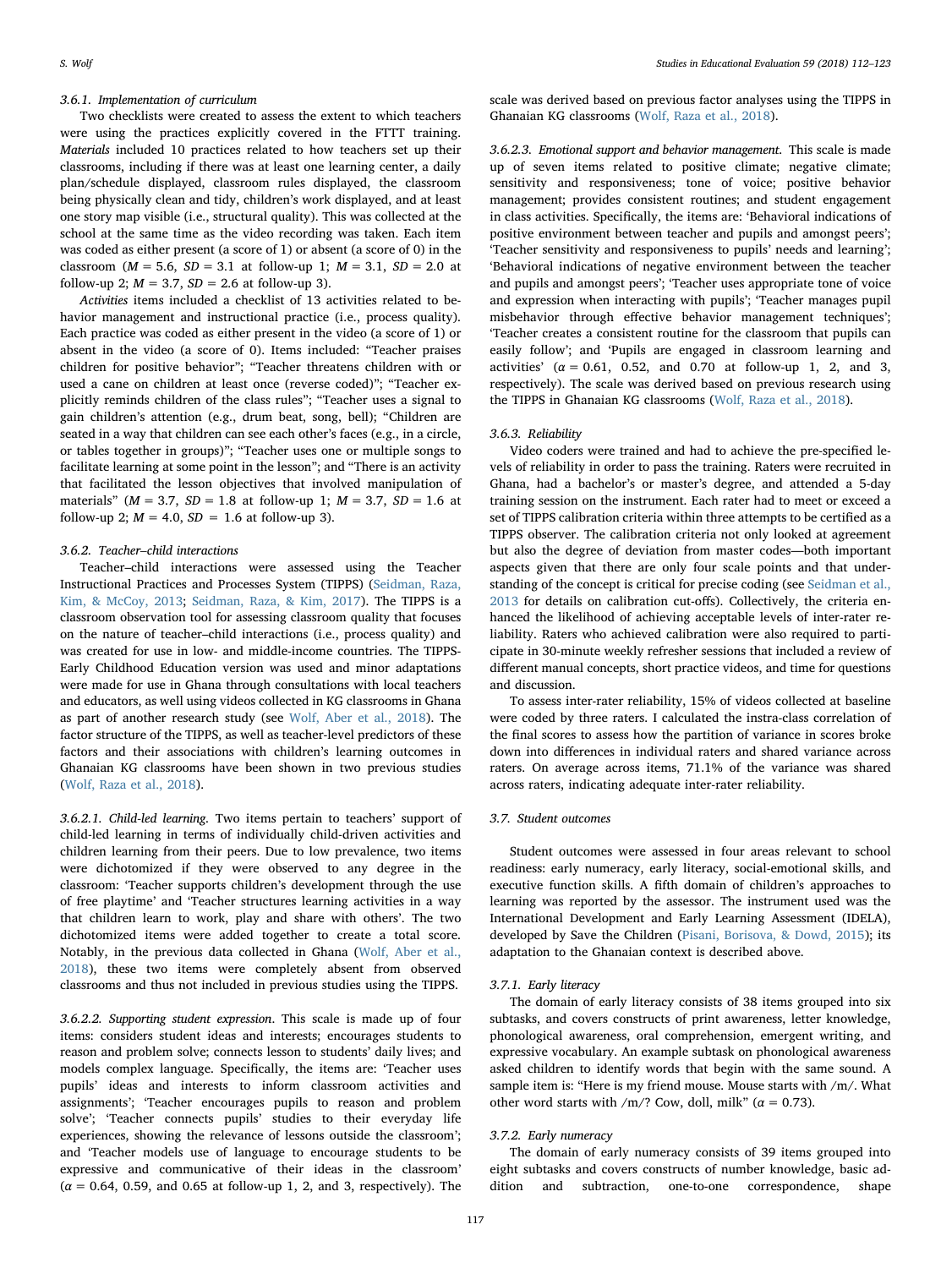identification, sorting abilities based on color and shape, size and length differentiation, and completion of a simple puzzle. An example item assessing shape identification showed the child a picture with six shapes and asked the child to identify the circle ( $\alpha = 0.71$ ).

#### 3.7.3. Social-emotional development

The domain of social-emotional development consists of 14 items grouped into five subtasks, and covers constructs of self-awareness, emotion identification, perspective taking and empathy, friendship, and conflict and problem solving. An example item of conflict solving involved asking the child to imagine he or she is playing with a toy and another child wants to play with the same toy, and asking the child what they would do to resolve that conflict. "Correct" answers in the Ghanaian context as agreed upon by the assessors during training included talking to the child, taking turns, sharing, getting another toy  $(\alpha = 0.67)$ .

# 3.7.4. Executive function

The domain of executive function was assessed with ten items grouped into two subtasks focused on working memory (i.e., forward digit span) and impulse control (i.e., head-toes task). For the forward digit span, assessors read aloud five digit sequences (beginning with two digits and increasing up to six digits); children were asked to repeat the digit span, and their answers were marked as correct or incorrect. For the head-toes task, assessors asked children to touch their toes when the assessor touched his or her head, and vice versa in a series of five items ( $\alpha = 0.70$ ).

#### 3.7.5. Approaches to learning

After the assessor completed the IDELA items with each child, they filled out seven items about the child's approaches to learning. Each child was rated on a scale of 1 to 4, with  $1 =$  "almost never" and  $4 =$ "almost always." Assessors reported on children's attention (e.g., "Did the child pay attention to the instructions and demonstrations through the assessment?"), confidence, concentration, diligence, pleasure, motivation, and curiosity during the tasks ( $\alpha = 0.95$ ).

### 3.7.6. Reliability

Inter-rater reliability on the child development outcome measure was assessed. Enumerators were paired and assessed and scored two children together. Cohen's kappa values were calculated for each pair across each item in the entire assessment; values ranged from 0.67 to 0.97, with an average of 0.86.

#### 3.8. Covariates

A small set of covariates was included to improve the precision of impact estimates, including teacher age, how many of the teachers' family members lived nearby, whether the teacher was placed in a primary (non-KG) classroom, and regional fixed effects for the eight regions in which teachers were placed. For impacts at follow-ups 2 and 3 (the NQT year), a dummy variable was included for teachers who were placed in the same school together ( $N = 26$ ). For child outcomes, the students' fall score for the respective outcome was also added to the model in addition to the other covariates.

# 4. Analytic Plan

# 4.1. Baseline equivalency

[Table 2](#page-6-0) presents differences in baseline teacher characteristics across treatment and control groups collected before randomization and before the student-teaching year began. Across all domains assessed, which include age, prior education level, marital status, language proficiency, and placement preferences, there were no differences in the treatment and control group.

# <span id="page-6-0"></span>Table 2

| Baseline equivalency across treatment and control group student-teachers. |  |  |  |  |  |
|---------------------------------------------------------------------------|--|--|--|--|--|
|---------------------------------------------------------------------------|--|--|--|--|--|

|                                              | Control | Treatment | $t$ - or $F$ -<br>stat | p-value |
|----------------------------------------------|---------|-----------|------------------------|---------|
|                                              | Mean    |           |                        |         |
| Female (%)                                   | 100.0   | 100.0     | 0.00                   | 1.000   |
| Age (years)                                  | 23.2    | 23.6      | $-1.46$                | 0.148   |
| Highest level of education                   |         |           | 1.94                   | 0.163   |
| completed (%)                                |         |           |                        |         |
| Secondary school                             | 100.0   | 100.0     |                        |         |
| Diploma                                      | 0.0     | 2.9       |                        |         |
| Married (%)                                  | 7.8     | 4.4       | 0.71                   | 0.401   |
| English language proficiency (%)             |         |           | 1.35                   | 0.510   |
| Fluent                                       | 96.4    | 96.8      |                        |         |
| Basic                                        | 3.6     | 1.6       |                        |         |
| <b>None</b>                                  | 0.0     | 1.6       |                        |         |
| School type preference after training        |         |           | 2.67                   | 0.445   |
| completion (%)                               |         |           |                        |         |
| No preference                                | 0.0     | 1.5       |                        |         |
| Private                                      | 1.5     | 0.0       |                        |         |
| Public                                       | 84.9    | 79.7      |                        |         |
| Religious                                    | 13.6    | 18.8      |                        |         |
| Literacy knowledge assessment<br>(% correct) | 34.1    | 34.2      | 0.03                   | 0.981   |
| Sample size (total $= 135$ )                 | 66      | 69        |                        |         |

#### 4.2. Missing data and multiple imputation

I used multiple imputation (with Stata's "ice" command) to address missing data (described above), using all four rounds of data collection in the imputation process. A large set of variables, including outcome variables from all four waves, treatment status, and a demographic variables, were used in the imputation modeling. While most of the missing data were not missing completely at random (MCAR), if variables that strongly predict attrition are incorporated into the missing data strategy, the plausibility of a missing at random (MAR) assumption increases [\(Young & Johnson, 2015\)](#page-11-45). In other words, including a large set of covariates in estimating multiple chains of models as well as variables that predict differential attrition, assumptions of MAR have been shown to be robust. Notably, attrition from longitudinal panel studies have been found to be unlikely to introduce much bias into model estimates (Fitzgerald, Gottschalk, & Mofitt, 1998). The multiply imputed data was used for teacher-level outcomes at follow-ups 2 and 3.

#### 4.3. Impact analysis

All impacts were assessed using regression analysis. The specific approach differed depending on the wave of data collection. For impacts on teacher outcomes at follow-up 1, standard errors were adjusted for clustering of student-teachers within schools. For follow-ups 2 and 3, OLS regression analyses were used to assess impacts on teacher-level characteristics, as teachers were mostly placed individually within schools across the country. For follow-up 2 and 3, impacts were assessed using the 20 multiply imputed datasets described above. Estimates were derived using Stata's "mi estimate" command, which uses Rubin's combining rules to compute pooled coefficients and standard errors across datasets [\(Rubin, 1987\)](#page-11-46). Finally, to assess impacts on child outcomes at follow-up 3, two-level multilevel models (i.e., children nested in teachers) were used to account for the nested, non-independent nature of the data. All analyses were conducted in Stata 14.0.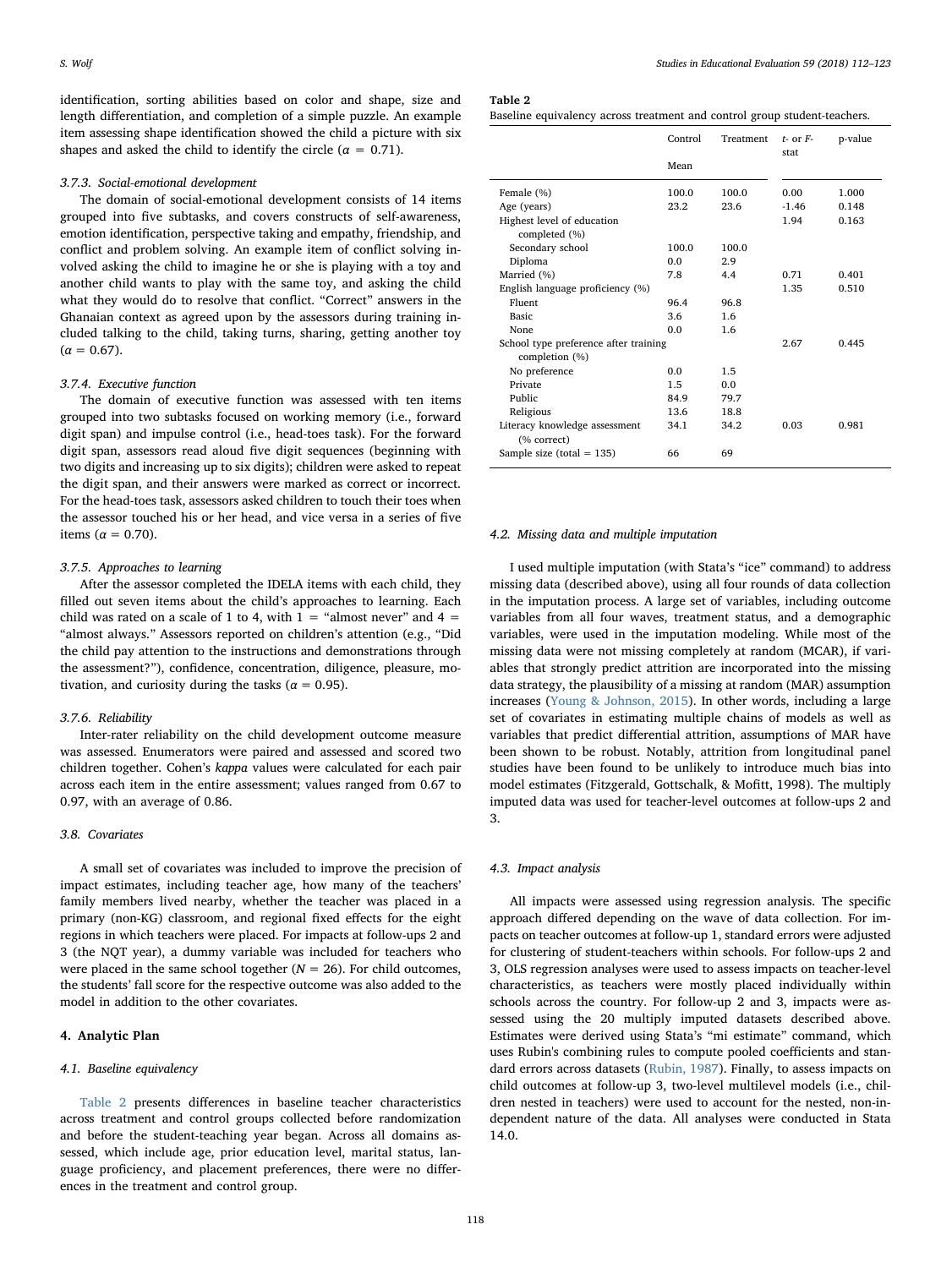#### <span id="page-7-0"></span>Table 3

Impact estimates on curriculum implementation and knowledge, professional well-being, and teacher–child interactions

|                                                  | B                        | (SE)                           | d                 | b.      | (SE)                   | d                   | h       | (SE)                     | d                    |
|--------------------------------------------------|--------------------------|--------------------------------|-------------------|---------|------------------------|---------------------|---------|--------------------------|----------------------|
|                                                  |                          | Follow-up 1 (Student-teachers) |                   |         | Follow-up 2 (NQT-Fall) |                     |         | Follow-up 3 (NQT-Summer) |                      |
| Implementation of KG-pedagogy <sup>a</sup>       |                          |                                |                   |         |                        |                     |         |                          |                      |
| Materials                                        | 4.78                     | (0.59)                         | $2.40***$         | 0.77    | (0.08)                 | $0.38***$           | 1.92    | (0.10)                   | $0.82***$            |
| <b>Activities</b>                                | 1.83                     | (0.33)                         | $1.14***$         | 0.54    | (0.07)                 | $0.32***$           | 0.49    | (0.07)                   | $0.32***$            |
| Early childhood education knowledge <sup>b</sup> |                          |                                |                   |         |                        |                     |         |                          |                      |
| Developmentally appropriate practice             | $\overline{\phantom{0}}$ | -                              | -                 | 0.16    | (0.01)                 | $0.44^{\degree}$    | 0.18    | (0.02)                   | 常常常<br>0.49          |
| Supporting child social-emotional needs          |                          | -                              | -                 | 0.42    | (0.03)                 | $0.64^{\degree}$    | 0.25    | (0.02)                   | $0.59***$            |
| Family-sensitive practice                        | $\overline{\phantom{a}}$ | -                              | -                 | 0.13    | (0.03)                 | $0.18***$           | 0.28    | (0.03)                   | $0.39***$            |
| Teacher professional well-being <sup>b</sup>     |                          |                                |                   |         |                        |                     |         |                          |                      |
| Motivation                                       | 0.12                     | (0.11)                         | 0.23              | 0.11    | (0.02)                 | $0.23***$           | 0.06    | (0.03)                   | $0.10^{1}$           |
| Burnout                                          | 0.36                     | (0.03)                         | $0.34 +$          | $-0.05$ | (0.04)                 | $-0.05$             | $-0.09$ | (0.04)                   | $-0.09$ <sup>*</sup> |
| Job satisfaction                                 | $-0.05$                  | (0.07)                         | $-0.11$           | $-0.04$ | (0.02)                 | $-0.10^*$           | $-0.15$ | (0.02)                   | $-0.37***$           |
| Personal accomplishment                          | 0.36                     | (0.14)                         | $0.42^{\degree}$  | 0.20    | (0.04)                 | $0.19$ <sup>*</sup> | 0.30    | (0.04)                   | 0.31                 |
| Teacher-child interactions <sup>a</sup>          |                          |                                |                   |         |                        |                     |         |                          |                      |
| Child-led learning                               | 0.54                     | (0.12)                         | 常常常<br>$0.90^{*}$ | 0.14    | (0.02)                 | $0.36***$           | 0.05    | (0.02)                   | 0.11                 |
| Supporting student expression                    | $-0.31$                  | (0.13)                         | $-0.53$           | $-0.04$ | (0.02)                 | $-0.07+$            | 0.01    | (0.03)                   | 0.02                 |
| Emotional support and behavior management        | $-0.01$                  | (0.08)                         | $-0.02$           | $-0.04$ | (0.02)                 | $-0.08 +$           | 0.03    | (0.03)                   | 0.06                 |

Estimates at follow-up 2 and follow-up 3 derived from 20 multiply imputed datasets.

Covariates for student-teacher regressions include: teacher age and close family nearby.

Covariates for NQT regressions include: teacher age, close family nearby, a dummy indicator for schools with more than 1 NQT, a dummy indicator for if the teacher is in a primary level class, and country region.

 $p^*$  < .001

 $p^*$  ...

 $p<.05$ 

 $^{+}p < .10.$ 

<span id="page-7-2"></span> $a$  Sample size = 129 teachers placed in KG or primary 1-3 classrooms.

<span id="page-7-3"></span> $<sup>b</sup>$  Sample size = 135 teachers placed in KG, primary, or JHS classrooms.</sup>

# 5. Results

5.1. Research Question 1: Impacts on Implementation of Curriculum and ECE Knowledge

The first question addressed impacts on curriculum implementation. [Table 3](#page-7-0) presents the impact estimates on implementation of the KGspecific pedagogy (measured at all three follow-up points) and knowledge (measured at follow-ups 2 and 3). Large impacts are observed on both dimensions of implementation for student-teachers  $(d = 2.40,$  $p < .001$  and  $d = 1.14$ ,  $p < .001$  for materials and activities, respectively). Said another way, control group classrooms implemented an average of 3.2 KG-specific pedagogical materials compared to an average of 7.9 in model practice classrooms. Regarding pedagogical activities, control group student-teachers implemented 2.7 compared to 4.6 activities for FTTT student-teachers.

The following year, as NQTs, treatment and control group differences persisted but were smaller. In the fall, control group teachers implemented an average of 2.7 of the materials compared to 3.5 in the treatment group ( $d^1 = 0.38$  $d^1 = 0.38$  $d^1 = 0.38$ ,  $p < .001$ ). In addition, control group teachers implemented an average of 3.5 the activities in the checklist compared to 4.1 for treatment group teachers  $(d = 0.32, p < .001)$ . Notably, this measure was taken early in teachers' placement year, when they might have still been settling in to their new classrooms. In the spring, these impacts persisted, with treatment teachers showing larger improvements in their use of materials over the year. Control group teachers implemented an average of 2.7 of the materials compared to 4.7 in the treatment group ( $d = 0.82$ ,  $p < .001$ ). In addition, control group teachers implemented an average of 3.9 of the activities in the checklist compared to 4.4 activities for treatment group teachers  $(d = 0.32, p < .001).$ 

[Table 3](#page-7-0) also shows the impact estimates on teacher knowledge, which was assessed only at the second and third follow-ups. There were small to moderate impacts of FTTT on NQTs' knowledge across three dimensions of early childhood development and ECE pedagogy in the fall: developmentally appropriate practice  $(d = 0.44, p < .001)$ , supporting children's social-emotional needs  $(d = 0.64, p < .001)$ , and family-sensitive practice ( $d = 0.18$ ,  $p < .001$ ). Impacts persisted in the spring with similar effect sizes.

# 5.2. Research Question 2: Impacts on Professional Well-being and Classroom Quality

Impacts on four dimensions of teachers' professional well-being were assessed: motivation, burnout, job satisfaction, and personal accomplishment. Impacts on professional well-being were mostly positive. As shown in [Table 3,](#page-7-0) as student-teachers, FTTT teachers displayed higher levels of personal accomplishment ( $d = 0.42$ ,  $p < .05$ ). These impacts persisted for NQTs throughout the school year ( $d = 0.19$  in the fall,  $d=0.31$  in the spring,  $p < .001$ ), indicating that FTTT increased teachers' feelings of accomplishment at their jobs. Treatment teachers also reported higher levels of motivation in the fall ( $d = 0.23, p < .001$ ) and spring ( $d = 0.10, p < .05$ ) and lower levels of burnout in the spring  $(d = -0.09, p < .05)$ . However, as NQTs, FTTT teachers also reported lower levels of job satisfaction both in the fall ( $d = -0.10$ ,  $p < .05$ ) and in the spring ( $d = -0.37$ ,  $p < .001$ ). This may be the result of transitioning from a model practice classroom with ongoing monitoring and support to a full-time position with far fewer resources and support.

Regarding classroom quality, FTTT also changed classroom processes in the short time teachers were observed during data collection. These impacts were mixed. In all three rounds of follow-up data collection, treatment group teachers implemented significantly more child-led learning activities. But this difference declined in size with time, with large impacts for student-teachers  $(d = 0.90, p < .001)$ , moderate-sized impacts in the fall for NQTs ( $d = 0.36$ ,  $p < .001$ ), and small impacts in the spring for NQTs ( $d = 0.11$ ,  $p < .05$ ). This indicates that teachers had difficulty sustaining practices taught in FTTT that

<span id="page-7-1"></span><sup>1</sup> Standard deviations for treatment and control groups used to calculate effect sizes for teacher outcomes at follow-up 2 and 3 were computed using the pooled estimates across all imputed datasets using Rubin's combining rules (Rubin, 1987).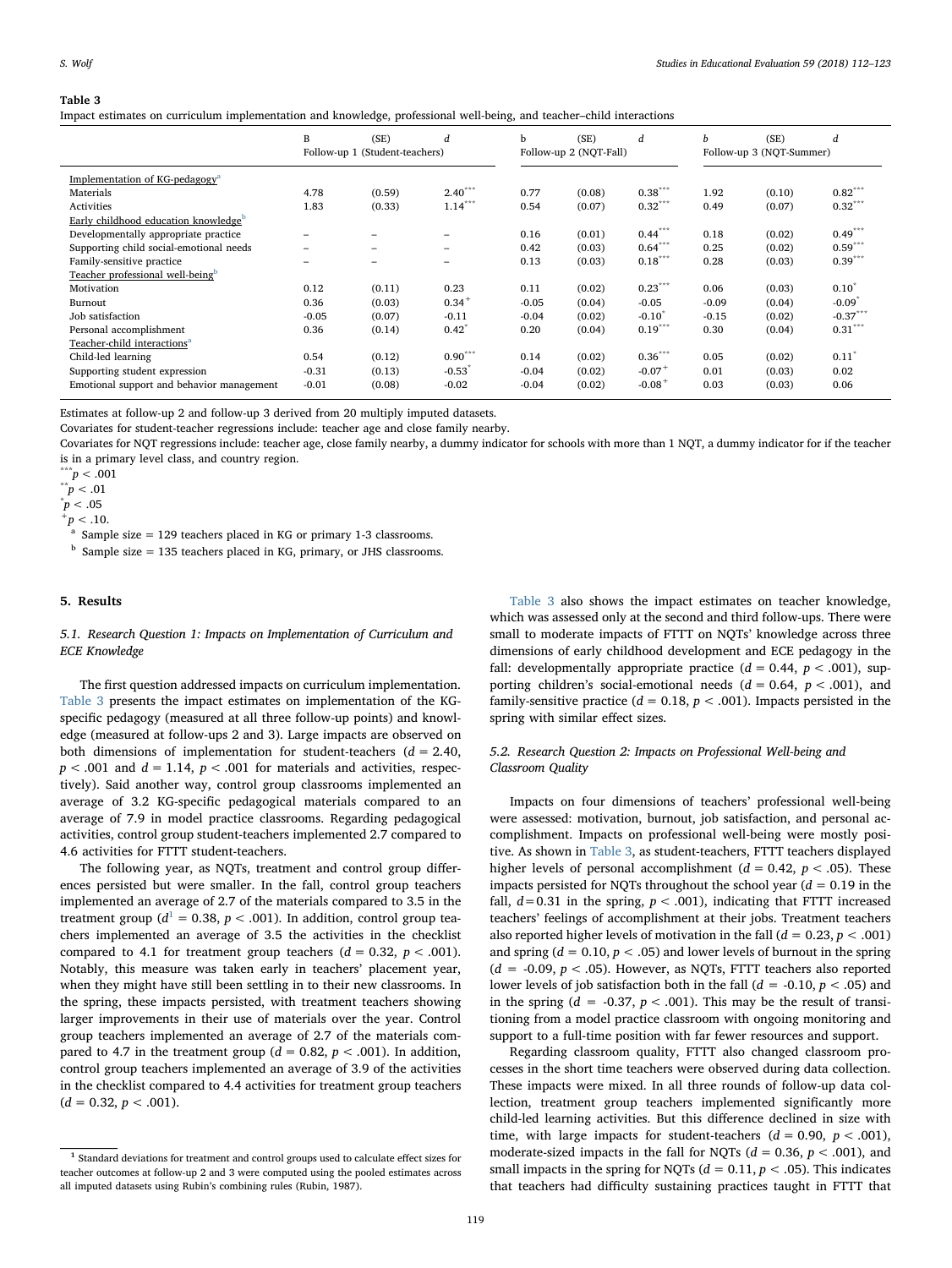#### <span id="page-8-0"></span>Table 4

Impacts on student outcomes at the end of the school year.

|                        | b<br>Follow-up 3<br>(NOT-Summer) | (SE)    |
|------------------------|----------------------------------|---------|
| Early numeracy         | $-0.001$                         | (0.016) |
| Early literacy         | $-0.020$                         | (0.020) |
| Social-emotional       | 0.003                            | (0.016) |
| Executive function     | $-0.006$                         | (0.011) |
| Approaches to learning | 0.060                            | (0.059) |
| Sample size $= 1,604$  |                                  |         |

Note. Impacts on student outcomes assessed only for teachers placed in KG and primary 1 classrooms ( $N = 110$  teachers).

# were in direct contrast to traditional teaching approaches.

While the program increased child-led learning activities, it decreased teachers' support of student expression during the observed period. This was most pronounced for student-teachers  $(d = -0.53,$  $p < .05$ ), but persisted in the fall of the NQT year ( $d = -0.07$ ,  $p < .10$ ). By the spring, there were no differences between treatment and control group NQTs.

# 5.3. Research Question 3: Impacts on Student Outcomes

Impacts on student outcomes were assessed at the end of the NQT year. As shown in [Table 4,](#page-8-0) there were no impacts on student outcomes.

#### 5.4. Research Question 4: Head Teacher Sensitization Training

Impacts of the head teacher training were assessed for all NQTspring outcomes (follow-up 3). No impacts were detected on any outcome, indicating that the head teacher training did not affect the teaching practice of NQTs trained from the treatment group.

# 6. Discussion

This paper presents results from a longitudinal impact evaluation of a pre-service kindergarten teacher training program designed to support implementation of Ghana's national kindergarten curriculum. The results inform the question of how to improve pre-primary educational quality and learning outcomes in a country with free and universal preprimary education and with the second highest ECE enrollment rates in SSA ([UNESCO, 2015](#page-11-2)). While the government has concluded that the kindergarten curriculum is sound [\(Ghana Education Service, 2012\)](#page-11-29), in reality, what will transform teachers' use of the curriculum to be effective practitioners will be the extent to which they are effectively trained and supported to use it. The findings suggest that there is potential to transform teaching practice through pre-service training.

The FTTT program aimed to provide such training and support for student-teachers training to be full-time kindergarten teachers. The program had mixed impacts and did not translate in to learning gains for the students of Newly Qualified Teachers (NQTs) trained in the program. More specifically, the program significantly changed teachers' professional well-being, resulting in increased motivation and sense of personal accomplishment, areas identified as critical to transforming teaching and learning in Ghana [\(Agbenyega, 2017](#page-10-9); Akyeampong & Lewin, 2002), but also decreased job satisfaction. In addition, the program changed teachers' knowledge about developmentally appropriate instruction for pre-primary classrooms, in line with the KG-specific pedagogy supported by the national curriculum. These changes

lasted beyond the intervention year, as teachers were placed as fulltime NQTs, but faded with time. The findings also indicate that NQTs continued to implement elements of the curriculum, though the extent to which they did so relative to the control group declined over time. The decline in NQTs' implementation of structural elements of the curriculum (e.g., activity centers, clean water for all children) could be due to teachers not having adequate supplies or materials in their placement schools.

Inadequate supplies, however, do not explain the reduced impacts in use of process-oriented activities to support learning specified (e.g., using songs and activities to facilitate learning, using child-led learning activities). These results indicate that more supports are needed during the first year of full-time teaching to successfully implement the pedagogical practices from the training year. Anecdotal evidence indicates that some head teachers discouraged teachers from using the KG-specific pedagogy because they did not know how to evaluate teachers on those methods. The head teacher training tested in this program was designed to address precisely this issue of head teacher support, yet it was not effective in changing teaching practices or improving student learning outcomes, indicating that a different approach to training head teachers and creating an enabling environment for NQTs is needed.

Impacts on measures of teacher-child interactions (i.e., process quality), considered the "driver" of student learning outcomes [\(Pianta](#page-11-7) [et al., 2005\)](#page-11-7), also showed that while teachers implemented more childled activities, they used less support for student expression than the control group, and that all impacts on classroom processes decreased in size with time. Teachers may need specific training in how to support student expression during child-led activities, as these two concepts are not mutually exclusive. This finding may also be an artifact of the way teacher-child interactions were measured. Teachers were videotaped teaching a lesson for 30–45 minutes at one point in time during each wave of data collection. Thus, these findings pertain only to this brief observation period. It would be interesting and useful to either observe multiple class periods over the course of a few weeks or to assess practice over the course of an entire school day with each teacher. Understanding if / how these impacts on interactions with students and pedagogical practices change if measured for longer periods of time is worthy of investigation.

The decline in effect sizes in classroom processes with time may point to fadeout. This suggests that teachers need ongoing training and reinforcement beyond the student-teaching year. Additional research is also needed on how to improve teachers' pre-service training experiences in ways that transform longer term teaching practice. Perhaps most importantly, none of the changes observed translated in to learning gains for the students of NQTs. This could be because the theory of change was incorrect, or because impacts on the proposed mediating processes, which faded with time, were not large enough to induce change in the more distal outcome of student learning. Importantly, impacts on students in FTTT schools during the studentteaching year, when impacts on mediating processes were largest, were not assessed in this study.

Finally, while not presented in the results section, 25 teachers in this study were placed in primary school classrooms. I examined how placement in a primary classroom (versus a KG classroom) moderated treatment impacts, and found significant differences in treatment impacts across a range of outcomes. These analyses indicated two patterns of results: (a) impacts on classroom instructional practices and ECE knowledge were concentrated in teachers placed in KG classrooms, and (b) impacts on professional well-being were larger for teachers in primary classrooms. This highlights the lack of coordination in the placement process, and the importance of ensuring alignment between teacher training and their placement postings.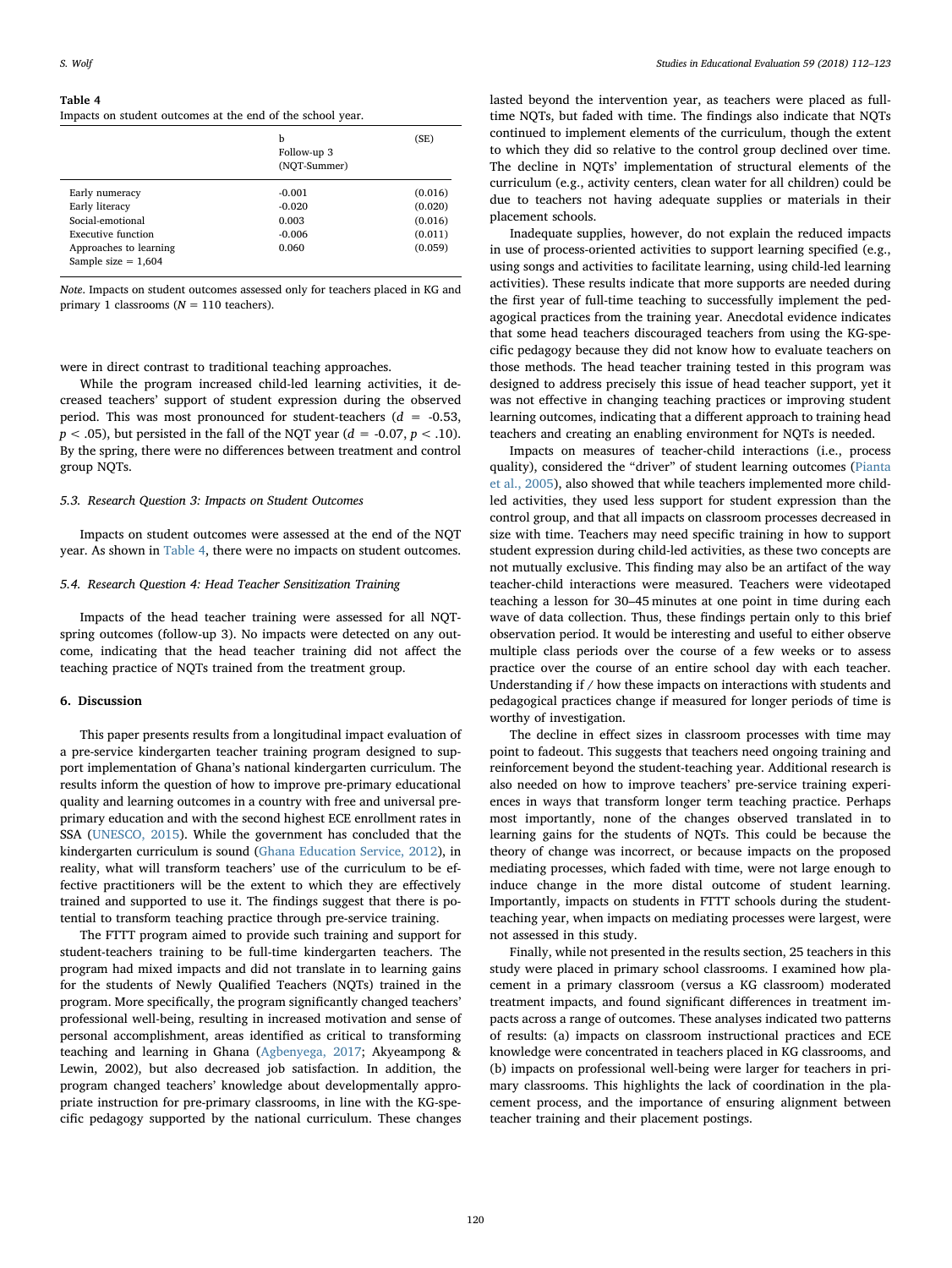While the number of educational intervention impact evaluation studies in low- and middle-income countries has risen exponentially over the past decade [\(Conn, 2017](#page-11-15)), teacher training and professional development interventions have focused almost exclusively on in-service training. A recent meta-analysis on effective educational interventions in SSA found that in-service programs that alter teaching pedagogy and classroom instructional techniques had the largest effects on student learning outcomes [\(Conn, 2017](#page-11-15)). Developing a more systematic, rigorous research base on effective pre-service experiences for teachers in LMICs, and SSA specifically, is a critically needed area of future research.

Indeed, pre-service training alone does not ultimately improve student achievement. Rather, content-focused, in-service professional development and teaching experience positively affect student learning outcomes [\(Harris & Sass, 2011](#page-11-47)). Thus, pairing pre-service training with well-aligned, in-service training may be key to ultimately improving student learning outcomes. A recent study in Ghana with kindergarten teachers found that in-service training paired with coaching and monitoring by district education officers improved both classroom quality and student learning and social-emotional outcomes [\(Wolf, Aber et al.,](#page-11-31) [2018\)](#page-11-31). This suggests that district education officers could be an important source of ongoing support for NQTs and full-time teachers, and possibly also for head teachers. Importantly, there is currently a large scale national reform of pre-service training taking place in Ghana which includes expansion of the 3-year diploma to a 4-year Bachelor's degree with a fifth licensing year. There is a simultaneous review of the basic education curriculum which provides an opportunity for better alignment between pre-service and in-service training content. Research after previous reforms to the pre-service training system in the 1990s in Ghana found that positive attitudes toward teaching deteriorated from the beginning to end of the student-teaching year, and even more so for NQTs for primary school teachers. When asked to speculate about their career in 5 years, over 80% indicated that they would most likely have gone on to further studies, and only 3% thought they would still be teaching (Akyeampong & Lewin, 2002). This implies that additional professional development efforts are needed also to support teachers to remain in the teaching profession.

When analyzing impacts of any educational intervention, cost is critical to understanding the feasibility of implementation at scale. Cost estimates for the FTTT program include costs for each model practice classroom, which can host up to 4 student-teachers, of approximately 6500 Ghana cedis (the equivalent of ∼1500 USD), and an additional 414 Ghana cedis (∼93 USD) for training and mentorship of each student-teacher. Given the results of this evaluation, additional resources would likely need to be deployed during the NQT year to reduce the fadeout of impacts and potentially translate to impacts on student learning. Costs to support NQTs, including a "starter pack" of teaching and learning materials and a refresher training, are estimated to be 1300 Ghana cedis (∼292 USD).

# 7. Limitations and Conclusions

These results must be interpreted within the limitations of the study. First, the participants in this study were graduates from one college of education in one region in Ghana. Results cannot be generalized to teachers graduating from other colleges of education, or from the university system in Ghana. Second, while student-teachers were

randomized to spend their training year in either a FTTT school or a control school, the schools selected to implement the FTTT program were not randomly assigned. Schools had to be deemed sufficiently ready to incorporate the FTTT program, both in terms of facilities and receptiveness of the head teacher and kindergarten teachers. As a result, the impacts of the FTTT program cannot be disentangled from the differences between schools ready and not ready to implement the program. Third, teachers were observed for only one class period at each wave of data collection. Not having a more comprehensive assessment of teaching and the classroom context is a major limitation of this study's ability to assess impacts on teacher-child interactions. Finally, the internal reliabilities of the scales used to measure classroom quality were low, potentially limiting the ability to accurately capture impacts on classroom processes.

Nonetheless, this study provides lessons and guidance that can support countries as they strive to fulfill Sustainable Development Goal 4 on quality education, and specifically Target 4.2—that every child receives one year of high quality pre-primary education ([United](#page-11-0) [Nations, 2015](#page-11-0)). The findings show that supplemental pre-service training during the student-teacher placement year can induce large changes in teachers' motivations and knowledge about kindergarten education, but that additional support during the first placement year is needed for teachers to successfully translate their knowledge into improved practice and, ultimately, improved student learning outcomes. Ghana's Ministry of Education is currently working to align the content of coursework across all colleges of education and universities through the Transforming Teaching, Transforming Learning (T-TEL) initiative ([Ministry of Education, 2017](#page-11-48)), but this initiative does not consider the student-teaching year or teaching beyond the pre-service training period. This study suggests that for improvements to have lasting impacts on the teacher workforce, providing ongoing in-service support and professional development opportunities will be important. Given the low learning levels of primary and secondary students in SSA, and in Ghana specifically [\(Sandefur, 2016](#page-11-49)), these issues extend beyond the pre-primary years and have implications for improving educational quality and student learning across all levels of education levels.

#### Funding

This work was supported by the Department for International Development [PO 40099059] and The Marple Charitable Trust [PO MCT0001].

# Acknowledgements

This study reflects contributions from many organizations and individuals. I would like to thank the dedicated staff and thought partners at Innovations from Poverty Action, including Loic Watine, Bridget Gyamfi, Christine Papai, Patrick Buabong, Alix Bonarget, Stephanie Kabukwor Adjovu, and Renaud Comba, as well as our talented data collection supervisors and enumerators. I also thank the Ghana Education Service for their support of this project, as well as Sabre Charitable Trust for always being a learning organization open to using research to inform improved practice. I also thank Jennifer Moore for her editing support and feedback. Finally, I would like to thank the dedicated teachers who participated in the study.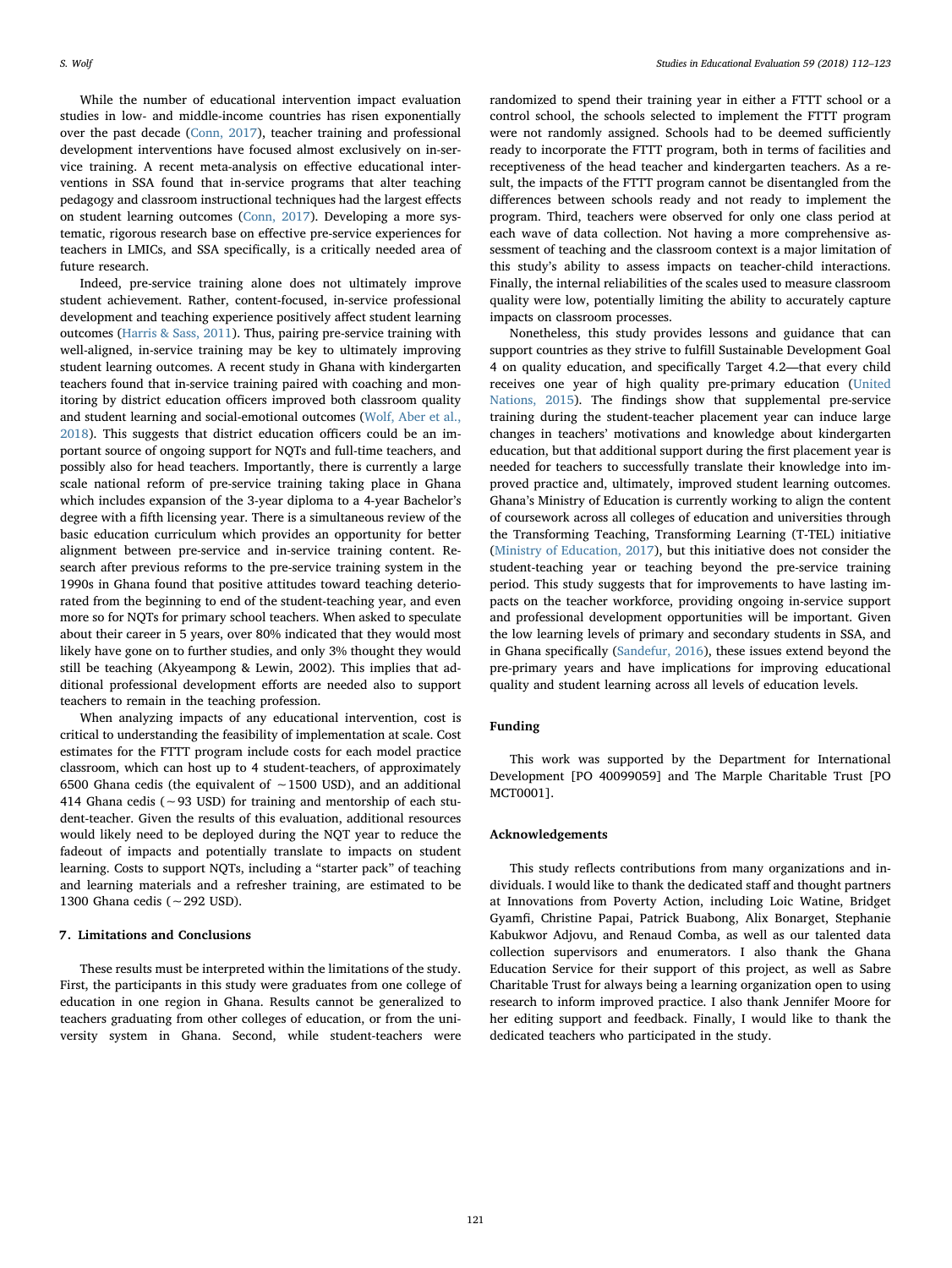# Appendix A

# <span id="page-10-14"></span>Table A1

Sample sizes and missing data at each wave.

|                               | Follow-up 1<br>(Student-teachers) |         | Follow-up 2<br>(NQT-Fall) |         | Follow-up 3<br>(NQT-Summer) |         |
|-------------------------------|-----------------------------------|---------|---------------------------|---------|-----------------------------|---------|
|                               | Present                           | Missing | Present                   | Missing | Present <sup>a</sup>        | Missing |
| Treatment<br>Control<br>Total | 69<br>66<br>135                   |         | 67<br>62<br>129           | ▵<br>ь  | 69<br>62<br>131             |         |

<span id="page-10-17"></span> $^{\text{a}}$  Three video recordings of classroom observations could not be opened due to the files becoming corrupt. Thus, for classroom observations only at follow-up 3, an additional 2 treatment teachers and 1 control teacher are missing (i.e., 67 treatment teachers and 61 control teachers have classroom observation data at follow-up 3).

#### Table A2

Treatment impact estimates with no covariates.

|                                                  | b<br>Follow-up 1<br>(Student-teachers) | (SE)                     | b<br>Follow-up 2<br>(NOT-Fall) | (SE)                   | b<br>Follow-up 3<br>(NOT-Summer) | (SE)           |
|--------------------------------------------------|----------------------------------------|--------------------------|--------------------------------|------------------------|----------------------------------|----------------|
| Implementation <sup>a</sup>                      |                                        | $(0.59)^{***}$           |                                |                        |                                  | $(0.09)^{***}$ |
| Fidelity structure checklist                     | 4.78                                   | $(0.34)^{***}$           | 0.79                           | (0.08)<br>$(0.07)$ *** | 1.95                             | $(0.06)^{***}$ |
| Fidelity process checklist                       | 1.82                                   |                          | 0.53                           |                        | 0.55                             |                |
| Early childhood education knowledge <sup>b</sup> |                                        |                          |                                |                        |                                  |                |
| Developmentally appropriate practice             |                                        | -                        | 0.17                           | $(0.01)$ <sup>*</sup>  | 0.21                             | $(0.01)$ ***   |
| Supporting child social-emotional needs          |                                        |                          | 0.40                           | $(0.03)$ ***           | 0.29                             | $(0.02)$ ***   |
| Family-sensitive practice                        |                                        | $\overline{\phantom{0}}$ | 0.17                           | $(0.02)$ ***           | 0.28                             | $0.03***$      |
| Teacher professional well-being <sup>b</sup>     |                                        |                          |                                |                        |                                  |                |
| Motivation                                       | 0.13                                   | (0.12)                   | 0.08                           | $(0.02)^{***}$         | 0.09                             | $(0.02)^{***}$ |
| Burnout                                          | 0.37                                   | (0.20)                   | $-0.05$                        | (0.04)                 | $-0.06$                          | (0.04)         |
| Job satisfaction                                 | $-0.05$                                | (0.07)                   | $-0.05$                        | $(0.01)$ <sup>*</sup>  | $-0.05$                          | $(0.02)^{***}$ |
| Personal accomplishment                          | 0.37                                   | $(0.15)^{*}$             | 0.15                           | $(0.04)$ ***           | 0.30                             | $(0.04)$ ***   |
| Teacher-child interactions <sup>a</sup>          |                                        |                          |                                |                        |                                  |                |
| Child-led learning                               | 0.52                                   | $(0.11)^{***}$           | 0.10                           | $(0.02)$ ***           | 0.02                             | (0.02)         |
| Supporting student expression                    | $-0.31$                                | $(0.13)$ <sup>2</sup>    | $-0.05$                        | (0.02)                 | 0.12                             | $(0.02)^{***}$ |
| Emotional support and behavior management        | $-0.02$                                | (0.09)                   | $-0.02$                        | (0.02)                 | 0.08                             | $(0.02)^{***}$ |

Estimates at follow-up 2 and follow-up 3 derived from 20 multiply imputed datasets.

 $p < .10.$ <sup>a</sup> Corrected by **p** 

<span id="page-10-15"></span>Sample size  $= 129$  teachers placed in KG or primary 1-3 classrooms.

<span id="page-10-16"></span> $<sup>b</sup>$  Sample size = 135 teachers placed in KG, primary, or JHS classrooms.</sup>

#### References

- <span id="page-10-4"></span>Adu-Gyamfi, S., Donkoh, W. J., & Addo, A. (2016). Educational reforms in Ghana: Past and present. Journal of Education and Human Development, 5(3), 158–172. [http://dx.](http://dx.doi.org/10.15640/jehd.v5n3a17) [doi.org/10.15640/jehd.v5n3a17](http://dx.doi.org/10.15640/jehd.v5n3a17).
- <span id="page-10-9"></span>Agbenyega, J. S. (2017). Examining early childhood education system in Ghana: how can Bourdeuian theorization support a transformational approach to pedagogy? In M. Fleer, & B. Oers (Eds.). International Handbook of Early Childhood Education (pp. 673– 690). Netherlands: Springer. [http://dx.doi.org/10.1007/978-94-024-0927-7\\_32](http://dx.doi.org/10.1007/978-94-024-0927-7_32).
- <span id="page-10-0"></span>Aboud, F. E. (2006). Evaluation of an early childhood preschool program in rural Bangladesh. Early Childhood Research Quarterly, 21(1), 46–60. [http://dx.doi.org/10.](http://dx.doi.org/10.1016/j.ecresq.2006.01.008) [1016/j.ecresq.2006.01.008](http://dx.doi.org/10.1016/j.ecresq.2006.01.008).
- <span id="page-10-7"></span>Adu-Gyamfi[, J. \(2014\). Childhood construction and its implications for children](http://refhub.elsevier.com/S0191-491X(17)30320-6/sbref0020)'s participation in Ghana. [African Journal of Social Sciences, 4](http://refhub.elsevier.com/S0191-491X(17)30320-6/sbref0020)(2), 1–11.
- <span id="page-10-8"></span>Akyeampong, K. (2017). Teacher educators' practice and vision of good teaching in teacher education reform context in Ghana. Educational Researcher, 46(4), 194–203. [http://dx.doi.org/10.3102/0013189x17711907.](http://dx.doi.org/10.3102/0013189x17711907)
- <span id="page-10-10"></span>Akyeampong, K., & Lewin, K. M. (2002). From student teachers to newly qualified teachers in Ghana: insights into becoming a teacher. International Journal of Educational Development, 22(3–4), 339–352. [http://dx.doi.org/10.1016/s0738-0593\(01\)](http://dx.doi.org/10.1016/s0738-0593(01)00059-1) [00059-1](http://dx.doi.org/10.1016/s0738-0593(01)00059-1).

learning of basic maths and reading in Africa: Does teacher preparation count? International Journal of Educational Development, 33, 272–282. [http://dx.doi.org/10.](http://dx.doi.org/10.1016/j.ijedudev.2012.09.006) [1016/j.ijedudev.2012.09.006.](http://dx.doi.org/10.1016/j.ijedudev.2012.09.006) Allen, J. P., Pianta, R. C., Gregory, A., Mikami, A. Y., & Lun, J. (2011). An interaction-

<span id="page-10-3"></span>Akyeampong, K., Lussier, K., Pryor, J., & Westbrook, J. (2013). Improving teaching and

- <span id="page-10-12"></span>based approach to enhancing secondary school instruction and student achievement. Science, 19, 1034–1037. [http://dx.doi.org/10.1126/science.1207998.](http://dx.doi.org/10.1126/science.1207998)
- <span id="page-10-2"></span>Araujo, M. C., Carneiro, P., Cruz-Aguayo, Y., & Schady, N. (2016). Teacher quality and learning outcomes in kindergarten. Quarterly Journal of Economics, 131(13), 1415–1453. [http://dx.doi.org/10.1093/qje/qjw016.](http://dx.doi.org/10.1093/qje/qjw016)
- <span id="page-10-5"></span>Bennell, P., & Akyeampong, K. (2007). [Teacher motivation in Sub-Saharan Africa and South](http://refhub.elsevier.com/S0191-491X(17)30320-6/sbref0050) Asia. [London: DfID](http://refhub.elsevier.com/S0191-491X(17)30320-6/sbref0050).
- <span id="page-10-13"></span>Bidwell, K., & Watine, L. (2014). [Exploring early education problems in peri-urban settings in](http://refhub.elsevier.com/S0191-491X(17)30320-6/sbref0055) Africa: Final report[Newhaven, CT: Innovations for Poverty Action](http://refhub.elsevier.com/S0191-491X(17)30320-6/sbref0055).
- <span id="page-10-1"></span>Brinkman, S. A., Hasan, A., Jung, H., Kinnell, A., Nakajima, N., & Pradhan, M. (2017). The role of preschool quality in promoting child development: Evidence from rural Indonesia. European Early Childhood Education Research Journal, 25(4), 483–505. [http://dx.doi.org/10.1080/1350293X.2017.1331062.](http://dx.doi.org/10.1080/1350293X.2017.1331062)
- <span id="page-10-11"></span><span id="page-10-6"></span>Brown, J. L., Jones, S. M., LaRusso, M. D., & Aber, J. L. (2010). Improving classroom quality: Teacher influences and experimental impacts of the 4rs program. Journal of Educational Psychology, 102(1), 153–167. <http://dx.doi.org/10.1037/a0018160>. Chaudhury, N., Hammer, J., Kremer, M., Muralidharan, K., & Rogers, F. H. (2006).

 $p < .001$ .

 $p < .01$ .

 $p < .05$ .